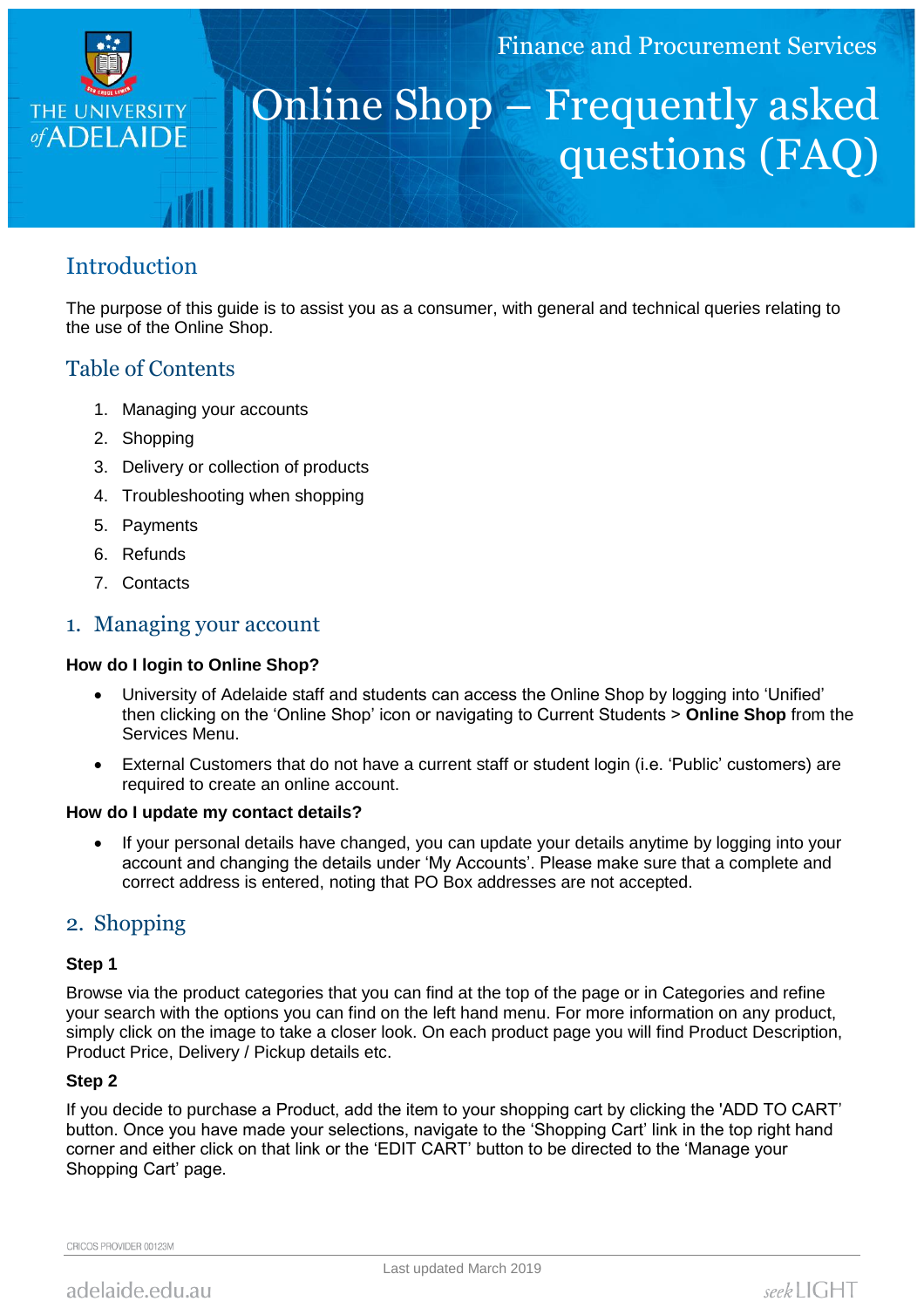#### **Step 3**

'Manage your Shopping Cart' page will display a list of all the items currently in your Shopping Cart from where you can amend your order and/or you proceed to the next step ('CHECKOUT'):

|                           |                                                                                                                                        |              |                                                                                       |                   | Help Log Off Hly Account Shopping Carl (1) |
|---------------------------|----------------------------------------------------------------------------------------------------------------------------------------|--------------|---------------------------------------------------------------------------------------|-------------------|--------------------------------------------|
|                           |                                                                                                                                        |              |                                                                                       | <b>BEARCH</b>     | <b>Advanced Search</b>                     |
|                           | You are visiting the Online Shop as a member of the Public. If you would like to see products available to Staff and Students, please  |              |                                                                                       |                   | LOGIN                                      |
| Course Materials          | Student & Staff Services                                                                                                               | Field Trips  | Subscriptions & Publications<br>Short Courses                                         |                   | More.                                      |
|                           | Once you have made your selections please navigate to the "Shopping Cart' hyperlink in the top right hand comer to complete your order |              |                                                                                       |                   |                                            |
| Home > Cart               |                                                                                                                                        |              |                                                                                       |                   |                                            |
| Manage your Shopping Cart |                                                                                                                                        |              |                                                                                       |                   |                                            |
| <b>Inem</b>               |                                                                                                                                        | Quantity     | Price                                                                                 | <b>Total</b>      |                                            |
|                           | Yuendumu: legacy of a longitudinal<br>growth study in Central Australia                                                                | $\mathbf{1}$ | AU \$44.00                                                                            | <b>AU \$44.00</b> | <b>Delete Rare</b>                         |
|                           |                                                                                                                                        |              | Note that final Tax, Delivery and Product Option costs will be reflected at CHECKOUT. |                   | CHECKOUT                                   |

Please ensure that you have the correct item and item quantities.

#### **Step 4**

Once at the Order Confirmation page, enter your Delivery Address and Billing Address (optional if you are picking up in person), Delivery Notes (optional) and then click on 'CONFIRM ORDER' to make your payment:

|                                                                                                                                                                                                | Help Log Off My Account Shopping Cart (1)                                                         |                      |
|------------------------------------------------------------------------------------------------------------------------------------------------------------------------------------------------|---------------------------------------------------------------------------------------------------|----------------------|
|                                                                                                                                                                                                | <b>SEARCH</b>                                                                                     | Advanced Search      |
| Student & Staff Services<br>Course Materials<br><b>Field Trips</b><br><b>Short Courses</b>                                                                                                     | Subscriptions & Publications                                                                      | More.                |
| Once you have made your selections please navigate to the 'Shopping Cart' hyperlink in the top right hand comer to complete your order                                                         |                                                                                                   |                      |
| Home > Checkout > Order Confirmation                                                                                                                                                           |                                                                                                   |                      |
| Order Confirmation - Only VISA & MasterCard are Accepted - Please note that the address details are only<br>applicable for Online Shop transactions.<br>Delivery Address New Edit Address Book | <b>Shopping Cart</b>                                                                              |                      |
| Kavika Karshan                                                                                                                                                                                 | <b>University Press</b>                                                                           |                      |
| Room 201, Unit 2, Building 37, Xin Du Kang Cheng Residential<br>Shandong                                                                                                                       | ltem                                                                                              | Total                |
| Doving, 5000<br>Bangladesh, Bangladesh                                                                                                                                                         | Yuendumu: legacy of a longitudinal growth AU \$40.10<br>study in Central Australia<br>Quantity: 1 |                      |
| Billing Address New Edit Address Book                                                                                                                                                          | Delivery Cost:                                                                                    | AU \$40.00           |
| Kavika Karshan                                                                                                                                                                                 | $\overline{ }$<br>Delivery Cost                                                                   |                      |
| Room 201.Unit 2, Building 37, Xin Du Kang Cheng Residential<br>Shandong                                                                                                                        | Sub-Total:                                                                                        | AU \$40.10           |
| Doying, 5000                                                                                                                                                                                   | Shipping                                                                                          | AU \$40.00           |
| Bangladesh, Bangladesh                                                                                                                                                                         | <b>TOTAL:</b>                                                                                     | AU \$80.10           |
| <b>Delivery Notes</b>                                                                                                                                                                          |                                                                                                   |                      |
| Comments or Info for<br>Carrier                                                                                                                                                                |                                                                                                   |                      |
|                                                                                                                                                                                                |                                                                                                   | <b>CONFIRM ORDER</b> |

On clicking 'CONFIRM ORDER' you will be directed to a secure Commonwealth Bank online payment gateway page.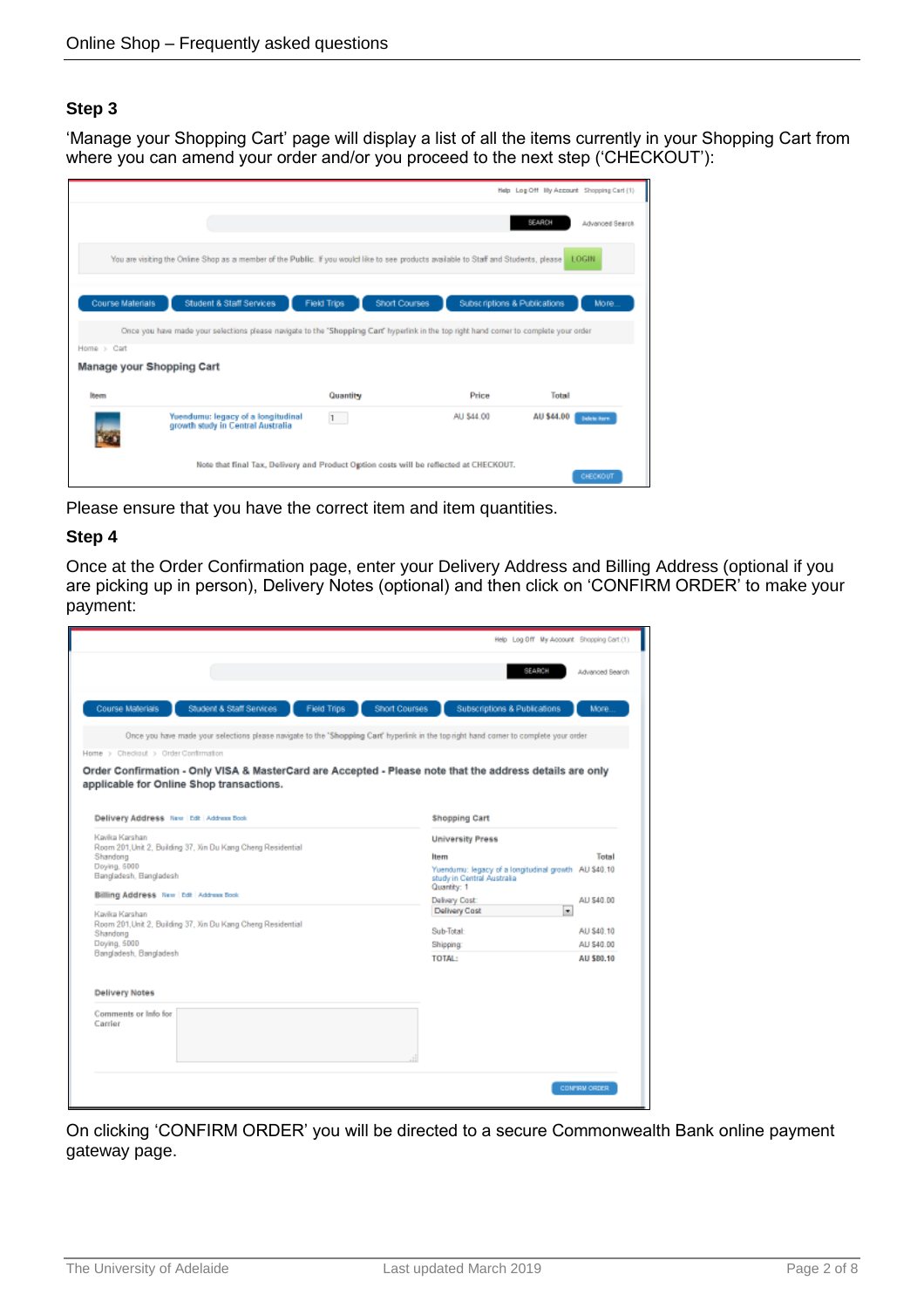| <b>Commonwealth Bank</b><br>Your details will be sent to and processed by The Commonwealth Bank of Australia<br>and will not be disclosed to the merchant<br><b>TEST MODE</b> |
|-------------------------------------------------------------------------------------------------------------------------------------------------------------------------------|
| Merchant name: University of Adelaide                                                                                                                                         |
| <b>Card selection</b>                                                                                                                                                         |
| Pay securely using SSL+ by clicking on the card logo below.                                                                                                                   |
|                                                                                                                                                                               |
| vısı                                                                                                                                                                          |
| TO AVOID BEING CHARGED INCORRECTLY<br>DO NOT CLOSE THE BROWSER WINDOW                                                                                                         |
| OR USE THE BACK BUTTON UNTIL.<br>YOU RETURN BACK TO MERCHANT'S WEBSITE.                                                                                                       |

#### **Step 5**

- Select the applicable card type by clicking on the card logo and then enter your credit card details. Once these details are entered, click 'pay' to begin processing your payment request. It is important that you wait until the payment attempt has completed processing and you have been redirected back to the Online Shop page. Failure to do this (by closing the browser window, clicking the 'Back' button, or similar) will mean that your order status is not updated which will cause delays in the pickup and/or delivery of your successful purchases.
- When your payment was successful, an Order Payment Confirmation Email will be forwarded to your email address with a copy of the Tax Invoice included as an attachment.
- If you don't receive any Order Payment Confirmation Email at all, check your Spam Folder to make sure they are not accidently delivered there. To ensure that you receive our mailings, please add onlineshop@adelaide.edu.au to your address book.

#### **Step 6**

Registered Public and University Staff / Student customers are able to view their orders anytime by visiting the 'My Account' link in top right hand corner of the page.

# 3. Delivery or collection of products

#### **What does 'Pick up in person' mean in the Order Confirmation page?**

If the delivery method selected in drop down list is 'Pick up in person', collection must be made in person at the specified pick up location, within business hours, with a copy of the Tax Invoice and photo identification.

| Order Confirmation - Only VISA & MasterCard are Accepted - Please note that the address details are only<br>applicable for Online Shop transactions. |                                                                                                                                                                                           |  |  |  |
|------------------------------------------------------------------------------------------------------------------------------------------------------|-------------------------------------------------------------------------------------------------------------------------------------------------------------------------------------------|--|--|--|
| Delivery Address New Edit Address Book                                                                                                               | <b>Shopping Cart</b>                                                                                                                                                                      |  |  |  |
| Kavika Karshan<br>Level 9<br>Adelaide, 5000<br>South Australia, Australia<br>Billing Address New Etit Address Book<br>Kavika Karshan                 | <b>University Press</b><br>Total<br>lte m<br>Yuendumu: legacy of a longitudinal growth ALI \$88.00<br>study in Central Australia<br>Quantity: 2<br>GST Australia (Included):<br>AU \$8.00 |  |  |  |
| Level 9<br>Adelaide, 5000<br>South Australia, Australia<br><b>Delivery Notes</b>                                                                     | AU \$0.00<br>Pick up in person:<br>Pick up in person<br>٠<br>Sub-Total:<br>ALI 588.00<br>AU \$0.00<br>Shipping<br>AU \$8.00<br>Taw:                                                       |  |  |  |
| Comments or Info for<br>Parelse                                                                                                                      | ΤΟΤΑΙ:<br>AU \$88.00                                                                                                                                                                      |  |  |  |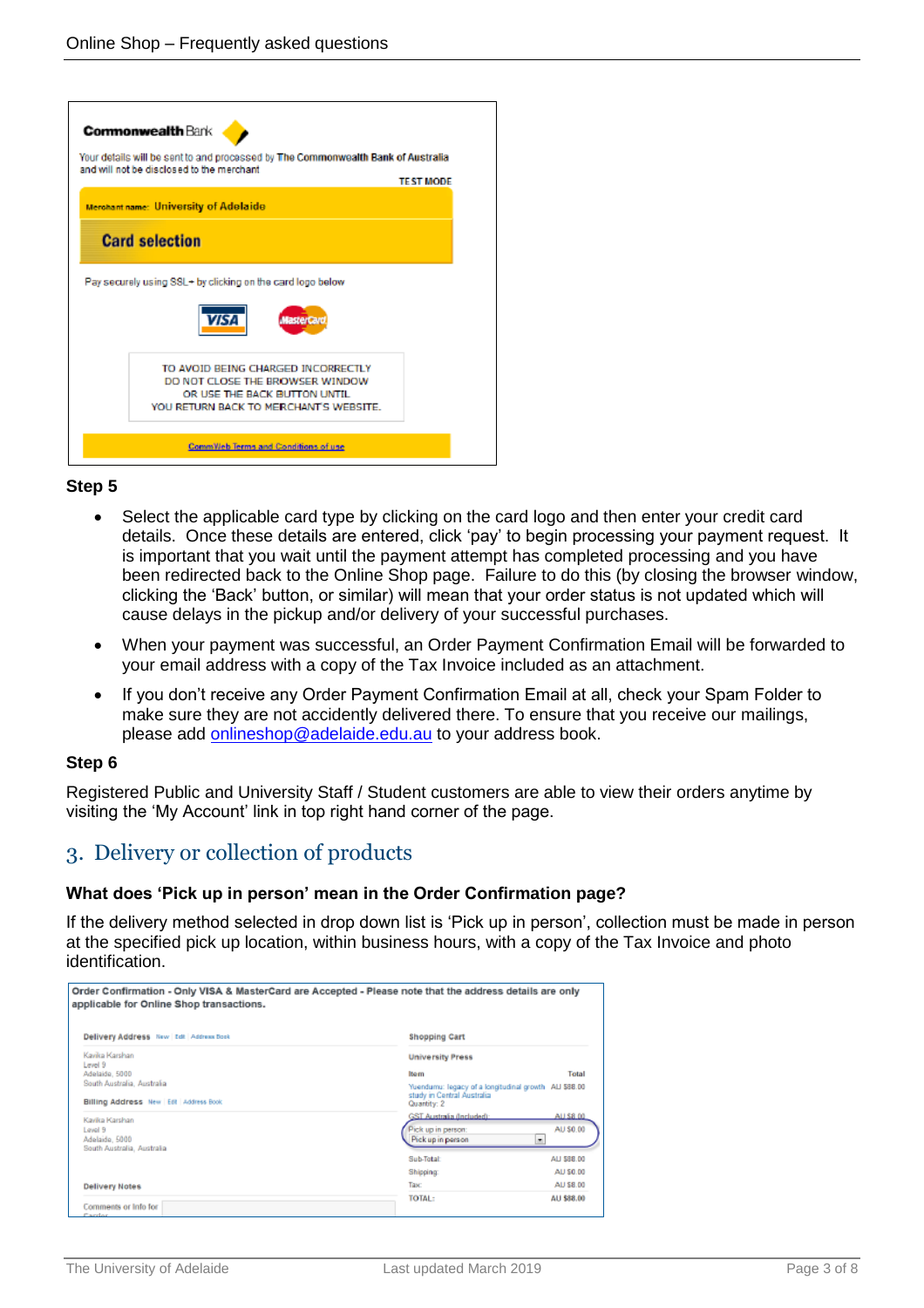#### **What does 'Delivery Cost' mean in the Order Confirmation page?**

If the delivery method selected in drop down list is 'Delivery Cost', your order will be shipped to the nominated Delivery Address. Please ensure the address details are correct.

| Order Confirmation - Only VISA & MasterCard are Accepted - Please note that the address details are only<br>applicable for Online Shop transactions. |                                                      |  |  |
|------------------------------------------------------------------------------------------------------------------------------------------------------|------------------------------------------------------|--|--|
| Delivery Address New   Edit   Address Book                                                                                                           | <b>Shopping Cart</b>                                 |  |  |
| Kavika Karshan<br>Loval 9                                                                                                                            | <b>University Press</b>                              |  |  |
| Adelaide, 5000                                                                                                                                       | Item<br>Total                                        |  |  |
| South Australia, Australia                                                                                                                           | Yuendumu: legacy of a longitudinal growth AU \$88.00 |  |  |
| Billing Address New Edit Address Book                                                                                                                | study in Central Australia<br>Quantity: 2            |  |  |
| Kavika Karshan                                                                                                                                       | <b>GST Australia (Included):</b><br>AU \$9.36        |  |  |
| Level 9                                                                                                                                              | AU \$15.00<br>Delivery Cost:                         |  |  |
| Adelaide, 5000                                                                                                                                       | $\cdot$<br>Delivery Cost                             |  |  |
| South Australia, Australia                                                                                                                           |                                                      |  |  |
|                                                                                                                                                      | Sub-Total:<br>ALI \$88.00                            |  |  |
|                                                                                                                                                      | AU \$15.00<br><b>Shipping:</b>                       |  |  |
| <b>Delivery Notes</b>                                                                                                                                | Includes GST of:<br>AU 59.36                         |  |  |
| Comments or Info for<br>Carrier                                                                                                                      | <b>TOTAL:</b><br>AU \$103.00                         |  |  |

# 4. Troubleshooting when shopping

#### **Why can't I add items to my Shopping Cart?**

If you are having trouble adding items to your shopping cart, your web browser may have "Cookies" disabled. Modify your cookie settings in your web browser to enable online orders or click

#### 'CONTINUE' to enable.

|                                                                                                                                                                                                                                   | Bly Account Shopping Cart |
|-----------------------------------------------------------------------------------------------------------------------------------------------------------------------------------------------------------------------------------|---------------------------|
| Cooles help us deliver the best experience on our website. By using our website, you agree to our use of cooles<br>that is a local complete that the complete of the state of the complete and the state of the complete state of |                           |
|                                                                                                                                                                                                                                   | Advanced Search           |
| You are visiting the Online Shop as a Goest. If you would like to see products available to Staff and Students, please LOGIN.                                                                                                     |                           |

#### **How will I know whether my order has gone through?**

 The result of your payment attempt will be displayed on-screen. An email will also be sent to your nominated email address, detailing the status of your payment and order details.

#### *Important Information*

It is important that you wait until the payment attempt has completed processing and you have been redirected back to the Online Shop page. Failure to do this (by closing the browser window, clicking the 'Back' button, or similar) will mean that your order status is not updated which will cause delays in the pickup and/or delivery of your successful purchases.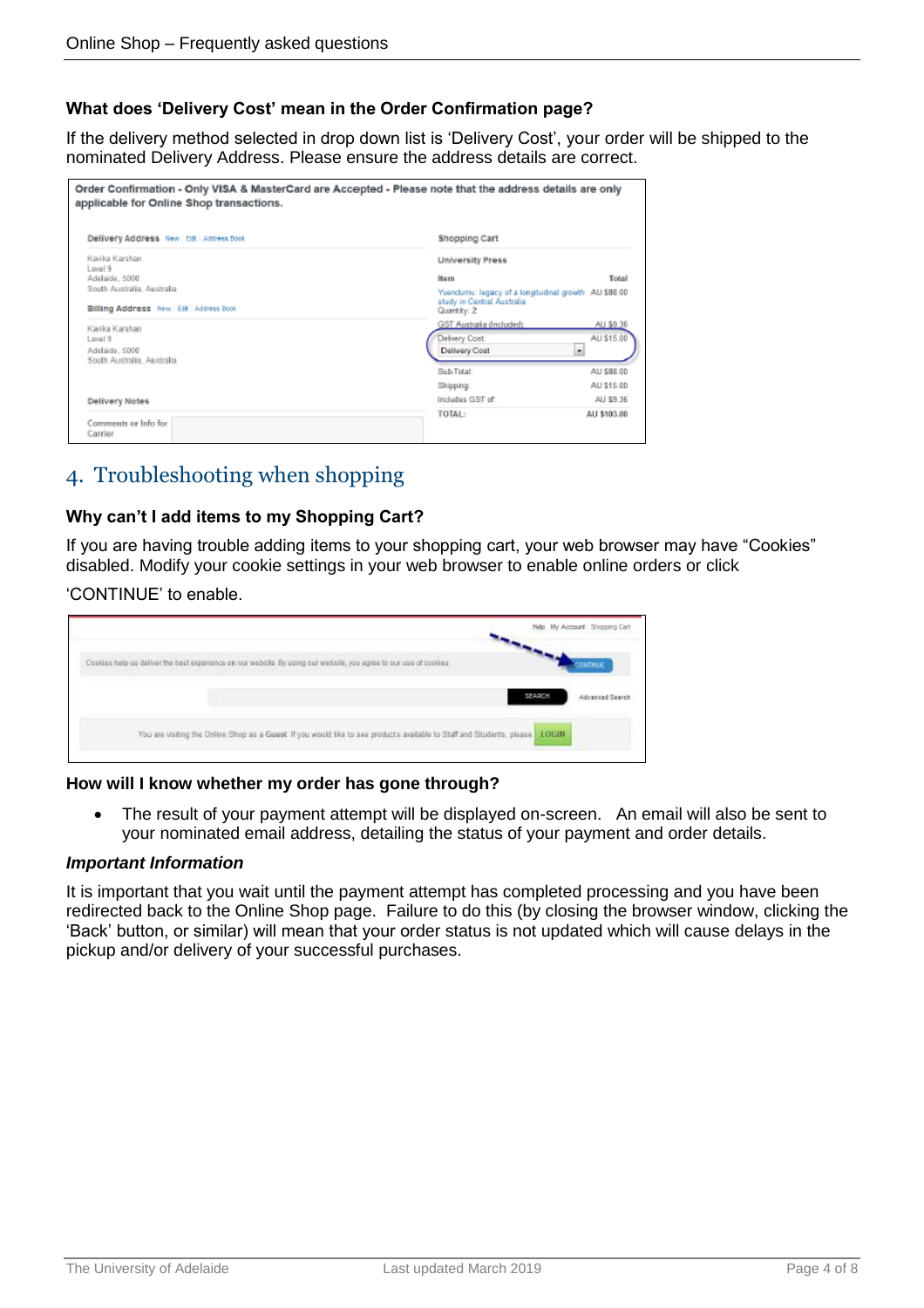Navigate to 'My Account' if you wish to view order status as shown below:

|                                                                                                                                        |                          |                      | Help Leg Off My Accessf Shopping Cart (3)         |                        |
|----------------------------------------------------------------------------------------------------------------------------------------|--------------------------|----------------------|---------------------------------------------------|------------------------|
|                                                                                                                                        |                          |                      | SEARCH                                            | <b>Advanced Search</b> |
| <b>Student &amp; Staff Services</b><br>Course Materials                                                                                | <b>Field Trips</b>       | <b>Short Courses</b> | Subscriptions & Publications                      | More.                  |
| Once you have made your selections please navigate to the 'Shopping Cart' hyperlink in the top right hand comer to complete your order |                          |                      |                                                   |                        |
| Home > My Account                                                                                                                      |                          |                      |                                                   |                        |
| My Account Information                                                                                                                 |                          |                      |                                                   |                        |
|                                                                                                                                        |                          |                      |                                                   |                        |
| <b>Primary Address</b>                                                                                                                 |                          |                      | <b>Personal Information</b>                       |                        |
| Kavika Karshan<br>Room 201, Unit 2, Building 37, Xin Du Kang Cheng Residential<br>Shandong<br>Doying, 5000<br>Bangladesh, Bangladesh   |                          |                      | Manage account information<br>Manage address book |                        |
|                                                                                                                                        |                          |                      |                                                   |                        |
| a1204836@adelaide.edu.au<br>831 30295                                                                                                  |                          |                      |                                                   |                        |
| <b>Downloads</b>                                                                                                                       |                          |                      |                                                   |                        |
| Downloaded 1 time(s)<br>Uni Logo<br>Digital                                                                                            | فللمراد                  | <b>DOWNLOAD</b>      |                                                   |                        |
| Last Orders Vww.as                                                                                                                     |                          |                      |                                                   |                        |
| Date Purchased: 12/05/2014                                                                                                             | 10 \$2,400.00<br>Total   | View Invoice         |                                                   |                        |
| Order #1266<br>SubOrder #1267 Store Name: Executive Education                                                                          | Status: Payment Received |                      |                                                   |                        |
| Item                                                                                                                                   | Quantity                 | Total                |                                                   |                        |

#### **Can I change or cancel my order?**

Changes or cancellations to your order can be made by contacting the Store Owner of the Product(s) in question. For these details, refer to the Contact o Email information that is included against each Product on your Tax Invoice (a copy of which is attached to your Order Payment Confirmation Email). If the order has already been prepared, we will not be able to make any changes.

**How do I remove item(s) from my Shopping Cart?**



- To remove or delete an item from your Shopping Cart, navigate to the 'Shopping Cart' link in the top right hand corner
- Click on either this link or the 'EDIT CART' button

The 'Manage your Shopping Cart' page is displayed.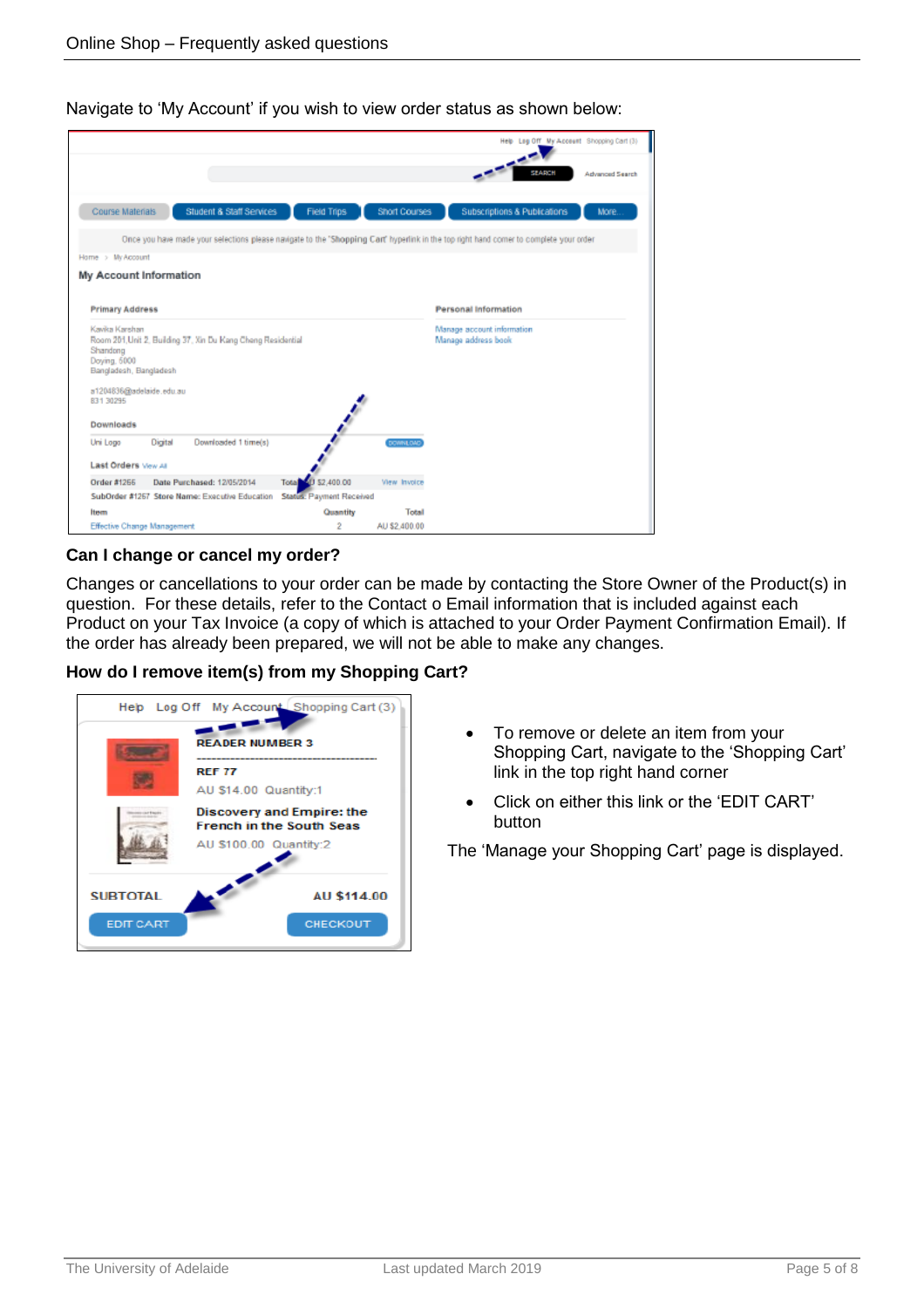To remove an Item click on the 'Delete Item' button for that order line and it will be removed from your Shopping Cart:

|                           |                                                                                                                                       |             |                                               | Help Log Off Hly Account Shopping Cart (3) |                 |
|---------------------------|---------------------------------------------------------------------------------------------------------------------------------------|-------------|-----------------------------------------------|--------------------------------------------|-----------------|
|                           |                                                                                                                                       |             |                                               | <b>SEARCH</b>                              | Advanced Search |
| Course Materials          | Student & Staff Services                                                                                                              | Field Trips | Short Courses<br>Subscriptions & Publications |                                            | More            |
|                           | Once you have made your selections please navigate to the "Shopping Cart' hyperink in the top right hand comer to complete your order |             |                                               |                                            |                 |
| Home > Cart               |                                                                                                                                       |             |                                               |                                            |                 |
| Manage your Shopping Cart |                                                                                                                                       |             |                                               |                                            |                 |
| Item                      |                                                                                                                                       | Quantity    | Price                                         | Total                                      |                 |
| <b>Second</b><br>國        | <b>READER NUMBER 3</b><br><b>REF 77</b><br>                                                                                           | 1           | AU \$14.00                                    | AU \$14.00                                 | Delete (tem     |

**How do I manage Quantity in my Shopping Cart?**

- Order quantities can be managed on the 'Manage your Shopping Cart' page.
- Navigate to this page by selecting either the 'Shopping Cart' hyperlink or 'EDIT CART' button. To amend the quantity ordered, update the value in the quantity field for that order line then click 'UPDATE':



Your order quantity will be updated accordingly.

## 5. Payments

#### **How do I pay for my order?**

- All prices are in Australian Dollars (AUD). A charge of 10% Australian Goods and Service Tax (GST) will be included if GST applies to a particular product.
- We currently accept credit or debit card VISA and MasterCard. No Cash on Delivery or alternate payment methods such as PayPal are available.
- Please ensure that your card is registered to allow online purchasing. If the transaction is being declined, contact your card issuer / financial institution to determine whether your account has been configured accordingly.
- If you don't have a credit card, remember that any Debit Card or ATM Card with the VISA or MasterCard logo is also valid. Alternatively you can purchase prepaid Online Shopping / Gift Cards (with VISA and MasterCard logo) from retail outlets e.g. Australia Post Shop.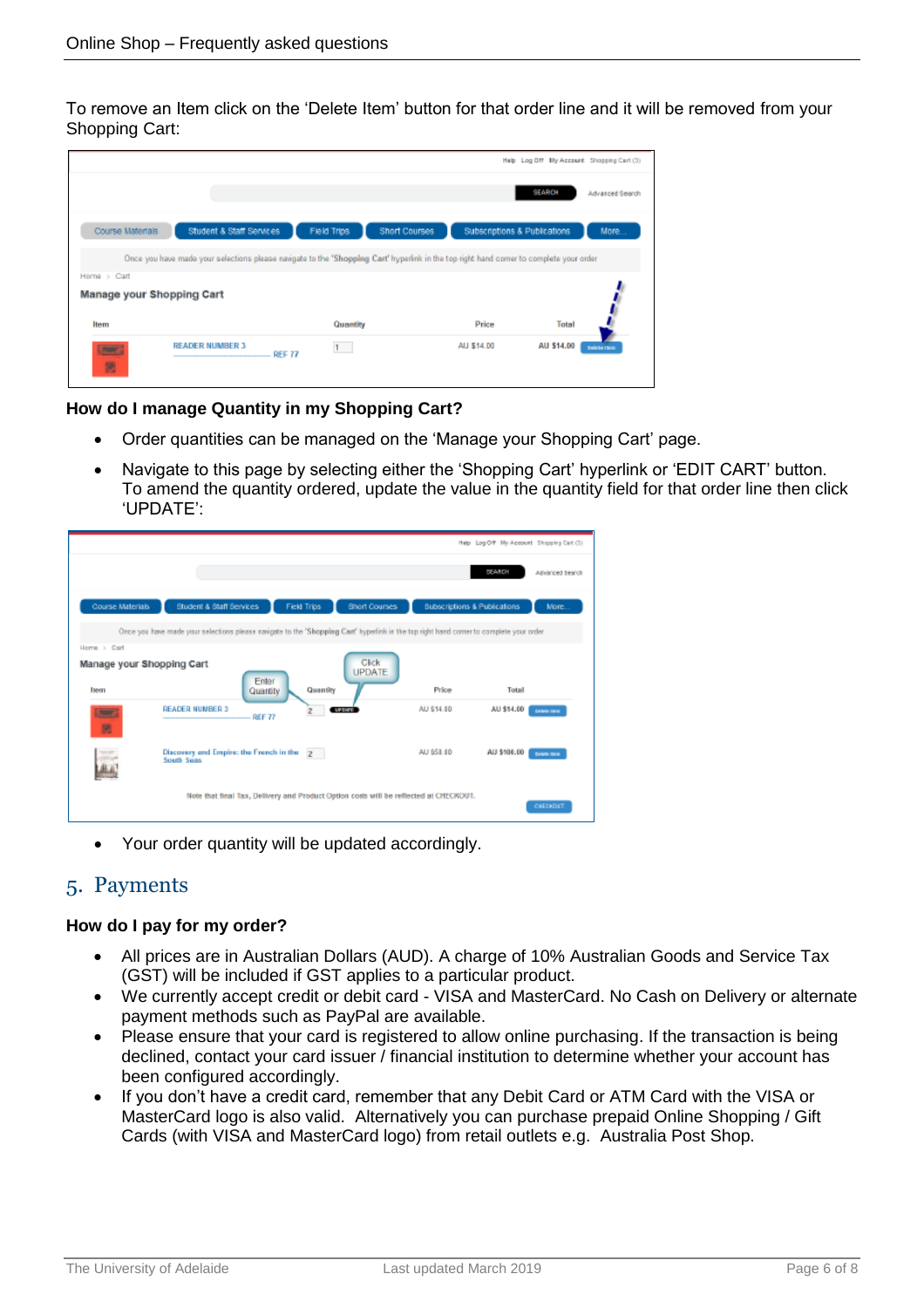#### **Can I make payment, if my card limit has exceeded?**

As payment must be in full at time of order, you will be unable to make a successful payment if the value of the order exceeds the daily or total drawdown limit(s) that have been applied by your card issuer.

#### **Can I go back to previous page, if I have accidently chosen an incorrect Card?**

- When you click on 'CONFIRM ORDER', you will be directed to Commonwealth Bank Payment website to select a card type (currently accepted cards are VISA or MasterCard credit or debit card). If you have accidently chosen the incorrect card type, DO NOT USE THE BROWSER BACK BUTTON.
- CLOSE THE BROWSER WINDOW then re-launch Online Shop again.

#### **When payment is declined, what should I do?**

Please contact your card issuer.

#### **Do I receive a Tax Invoice?**

- Yes, a copy of the Tax Invoice will be attached to the Order Confirmation Email.
- If the delivery method for the item is 'Pick up in person' then you will need to bring this Tax Invoice and photo identification to the designated pick up location.

#### **Are my details secure in The University of Adelaide Online Shop?**

- Yes. At the University of Adelaide Online Shop we take your privacy seriously (for more information please refer to our Privacy Policy). We store any information you provide securely and use high level SSL encryption technology which is the most advanced security software currently available for online transactions. It works by encrypting your details on our website, preventing the information being intercepted by an unauthorised party.
- The University of Adelaide Online Shop does not store or capture your personal credit card information.

## 6. Refunds & replacements of faulty products

Some services sold via the Online Shop e.g. study tours or field trips, can only be attended by certain students within that course or program, so it's important to read the Product Description and note any criteria of attendance prior to making any payment. Restrictions may also apply to short courses, conference / events and examinations.

Any questions relating to eligibility should be directed to the contact person within the Product Description prior to making any payment.

#### **My product is faulty, can I get a replacement?**

If you have received a faulty product, you are entitled to a replacement and should contact the Store Owner for further information. This information can be found on the Tax Invoice which is attached to the order confirmation email.

#### **Can I request for a refund?**

Each product or service has its own terms and conditions around refund eligibility, however as a Consumer, you have certain rights under Consumer Law if there is a problem with the goods or service provided to you. Requests for refunds should be directed to the Store Owner (included on the Tax invoice).

#### **I paid for a study tour through the Online Shop but can no longer attend?**

The costs associated with study tours, field trips or conferences etc. must be detailed in the Product Description and/or supporting documentation, including information on refunds/cancellations. Any questions must be directed to the Store Owner (i.e. the Study Tour organiser) included on the Tax invoice.